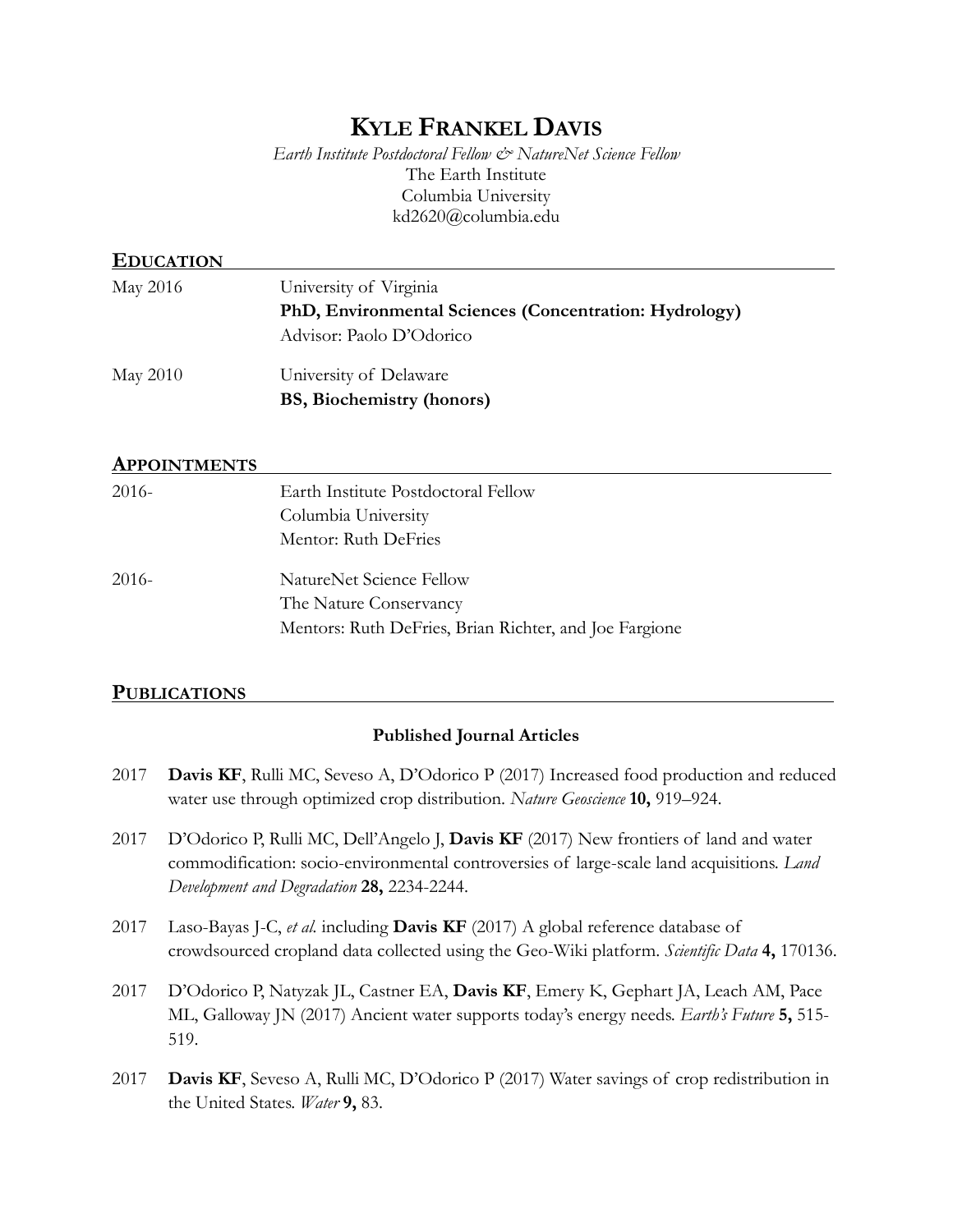- 2017 Rosa L, **Davis KF**, Rulli MC, D'Odorico P (2017) Environmental consequences of oil production from oil sands. *Earth's Future* **5,** 158-170.
- 2017 **Davis KF**, Rulli MC, Garrassino F, Chiarelli D, Seveso A, D'Odorico P (2017) Water limits to closing yield gaps. *Advances in Water Resources* **99,** 67-75.
- 2016 Chiarelli DD, **Davis KF**, Rulli MC, D'Odorico P (2016) Climate change and Large-Scale Land Acquisitions in Africa: Quantifying the future impact on acquired water resources. *Advances in Water Resources* **94,** 231-237.
- 2016 **Davis KF**, Gephart JA, Emery K, Leach A, Galloway JN, D'Odorico P (2016) Meeting future food demand with current agricultural resources. *Global Environmental Change* **39,** 125- 132.
- 2016 Chiarelli DD, **Davis KF**, Rulli MC, D'Odorico P (2016) Global change in Africa: Climate change and large scale land acquisition. *Rivista Internazionale di Scienze Sociali* **131,** 463-472.
- 2016 Leach AM, Emery KA**, Davis KF**, Gephart JA, Carr JA, Pace ML, D'Odorico P, Galloway JN (2016) Environmental impact food labels combining carbon, nitrogen, and water footprints. *Food Policy* **61,** 213-223.
- 2016 Gephart JA, **Davis KF**, Emery K, Leach A, Galloway JN, D'Odorico P, Pace ML (2016) The environmental cost of subsistence: Optimizing diets to minimize footprints. *Science of the Total Environment* **553,** 120-127.
- 2015 **Davis KF**, Gephart JA, Gunda T (2015) Sustaining the food self-sufficiency of a nation: the case of Sri Lankan rice production and its environmental impacts. *Ambio* **45,** 302-312.
- 2015 **Davis KF,** Yu K, D'Odorico P, Carr JA, Herrero M, Havlik P (2015) Historical trade-offs of livestock's environmental impacts. *Environmental Research Letters* **10,** 125013.
- 2015 **Davis KF,** Yu K, Rulli MC, Pichdara L, D'Odorico P (2015) Accelerated deforestation driven by large-scale land acquisitions in Cambodia. *Nature Geoscience* **8,** 772–775*.*
- 2015 **Davis KF**, D'Odorico P (2015) Livestock intensification and the influence of dietary change: A calorie-based assessment of competition for crop production. *Science of the Total Environment* **538,** 817-823.
- 2015 **Davis KF**, Rulli MC, D'Odorico P (2015) The global land rush and climate change. *Earth's Future* **3,** 298-311.
- 2014 **Davis KF**, D'Odorico P, Rulli MC (2014) Moderating diets to feed the future. *Earth's Future* **2,** 559-565.
- 2014 **Davis KF**, D'Odorico P, Rulli MC (2014) Land grabbing: A preliminary quantification of economic impacts on rural livelihoods. *Population and Environment* **36,** 180-192.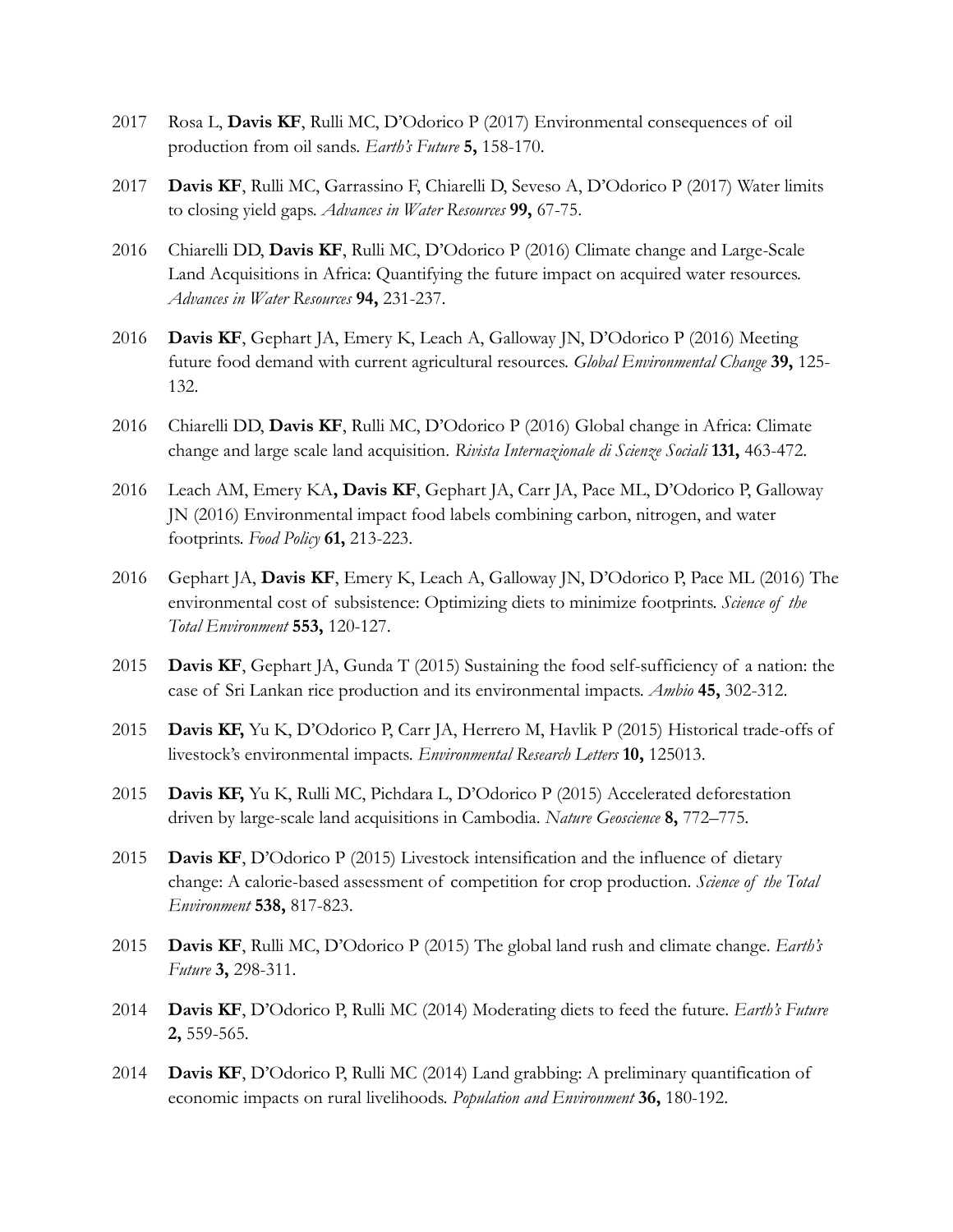- 2014 Debaere P, Richter BD, **Davis KF**, Duvall MS, Gephart JA, O'Bannan CE, Pelnik C, Powell EM, Smith TW **(**2014) Water markets as a response to scarcity. *Water Policy* **16,** 625-649.
- 2013 **Davis KF**, D'Odorico P, Laio F, Ridolfi L (2013) Global spatio-temporal patterns in human migration: A complex network perspective. *PLoS ONE* **8,** e53723.
- 2013 D'Odorico P, Bhattachan A, **Davis KF**, Ravi S, Runyan CW (2012) Global desertification: Drivers and feedbacks. *Advances in Water Resources* **51,** 326–344.

#### **Manuscripts in Review or Revision**

 **Davis KF**, Chiarelli DD, Rulli MC, Chhatre A, Richter B, Singh D, DeFries R. Alternative cereals can improve water use and nutrient supply in India (In revision at *Science Advances*).

Chang X, DeFries RS, **Davis KF**, Liu L. Understanding dietary and staple food transitions in China from multiple scales (In revision at *PLOS ONE*).

D'Odorico P, **Davis KF**, Rosa L, Carr JA, Chiarelli DD, Dell'Angelo J, Gephart J, MacDonald GK, Seekell DA, Suweis S, Rulli MC. The global food-energy-water nexus (In revision at *Reviews of Geophysics*).

Rosa L, Rulli MC, **Davis KF**, D'Odorico P. Can the extraction of shale oil and gas threaten water and food security? (In revision at *Earth's Future*).

**Davis KF**, Bhattachan A, Suweis S, D'Odorico P. Predicting human migration from future sea level rise in Bangladesh (In review).

D'Odorico P, Carr JA, **Davis KF**, Seekell DA. Inequality, injustice, and the right to food (In review).

Srinivasan U, Velho N, Lee JSH, Chiarelli DD, **Davis KF**, Wilcove DS. India, oil palm, and the future of tropical biodiversity (In review).

DeFries R, **Davis KF**, Rao N, Chhatre A, Smith M, Myers S. Assessment of opportunities to reduce iron-deficient anemia from coarse cereals in the Indian diet (In review).

Rosa L, Rulli MC, **Davis KF**, Chiarelli DD, Passera C, D'Odorico P. Closing the yield gap while ensuring water sustainability (In review).

Rao N, **Davis KF**, M Poblete-Cazenave, Rutuja Bhalerao, S Parkinson, Chhatre A, DeFries R. Food grains, energy demand and GHG emissions in India (In review).

**Davis KF**, Singh D, Richter B, Fargione J, Chhatre A, DeFries R. The role of climate in yield variability of Indian cereals (In review).

Rulli MC, Casirati S, **Davis KF**, Dell'Angelo J, Passera C, D'Odorico P. Oil palm concessions as a driver of environmental degradation in Indonesian rainforests (In review).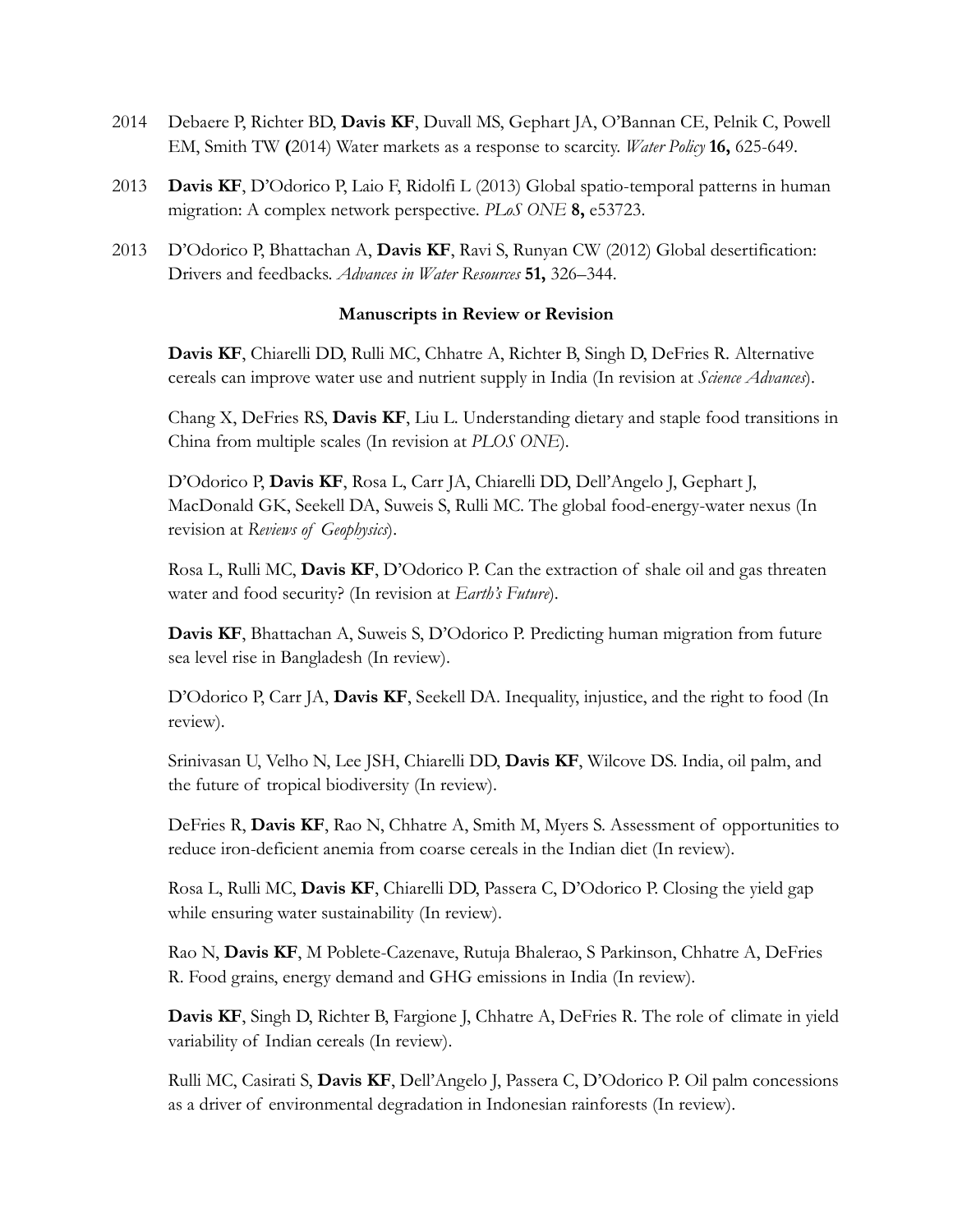#### **Book Chapters**

- 2018 **Davis KF**, Olayide OE "A Multidimensional Framework for Achieving Sustainable and Resilient Food Systems in Nigeria." In Filho WL, Ayal D (Ed.) *Handbook of Climate Change Resilience* (Springer, Dordrecht, forthcoming).
- 2018 Vico G, **Davis KF** "Ecohydrology of agroecosystems Interactions between global and local processes." In D'Odorico P, Porporato A, Runyan C (Eds.) *Dryland Ecohydrology (2018 Revision)* (Springer, Dordrecht, forthcoming).
- 2018 **Davis KF**, Dalin C, DeFries R, Galloway JN, Leach AM, Mueller ND "Matching Production with Environmental Limits." In Anderson J, Berry E, Birner R, Ferranti P, Galli A, Grace D, Hefferon KL, Serra-Majem L, Singer P (Eds.) *Encyclopedia of Food Security and Sustainability* (Elsevier, Amsterdam, forthcoming).

#### **Professional Papers**

- 2015 D'Odorico P, Rulli MC, Casirati S, **Davis KF**, Dell'Angelo J. Land use change induced by large scale land acquisitions. World Bank Conference on Land and Poverty, Washington DC, 23-27 March 2015.
- 2014 **Davis KF**, D'Odorico P. Does development dictate vulnerability? A global study of international migration and environmental change. Virginia Space Grant Consortium Annual Symposium, Norfolk, VA, 14 April 2014.

#### **AWARDS AND HONORS .**

| 2017      | Columbia University, The Earth Institute, Earth Institute Research Assistant<br>Program: Deforestation and Large-Scale Land Acquisitions (\$1,800) |
|-----------|----------------------------------------------------------------------------------------------------------------------------------------------------|
| $2016-$   | The Nature Conservancy, NatureNet Science Fellow (\$50,000)                                                                                        |
| 2016      | University of Virginia, Department of Environmental Sciences, Maury<br>Environmental Prize for outstanding graduate student (\$5,000)              |
| 2015      | University of Virginia, Environmental Resilience and Sustainability Fellow<br>(Mozambique) (\$8,000)                                               |
| 2015      | USAID Research and Innovation Fellowship (Bihar, India) (\$10,000)                                                                                 |
| 2013-2016 | National Science Foundation Graduate Research Fellowship (\$150,000)                                                                               |
| 2013-2015 | Virginia Space Grant Consortium Graduate Research Fellowship (\$10,000)                                                                            |
| 2011      | University of Virginia, President's Fellowship (\$50,000)                                                                                          |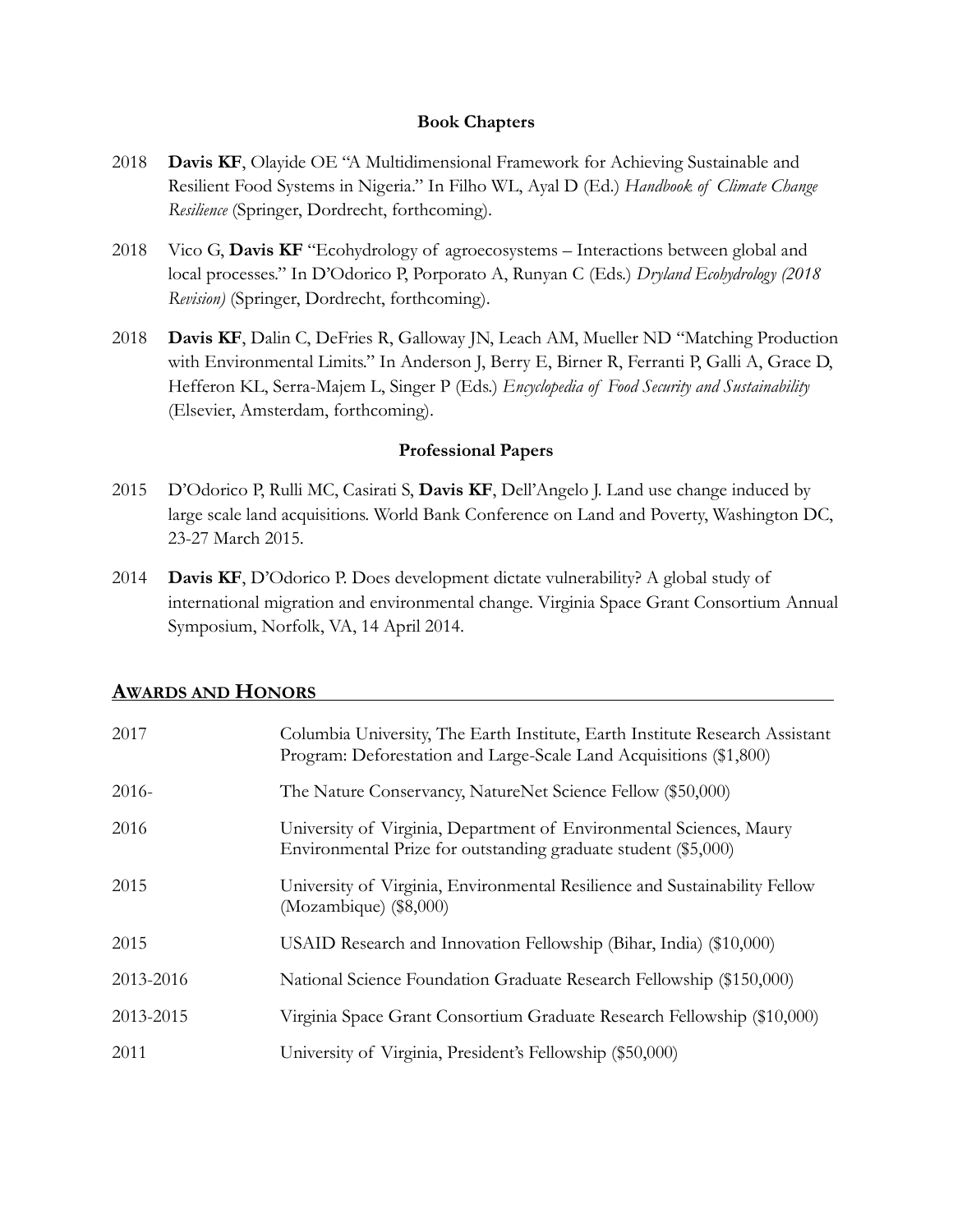| 2010-2011 | Internship – Center for Sustainable Development (CESDEV), University of<br>Ibadan (Nigeria) |
|-----------|---------------------------------------------------------------------------------------------|
| 2010      | Elizabeth Dyer Award for Excellence in Biochemistry (\$2000)                                |
| 2009      | ESPN the Magazine/CoSIDA Academic All-America team, Men's Soccer                            |
| 2007-2009 | ESPN the Magazine/CoSIDA Academic All-District team, Men's Soccer                           |

### **MENTORING .**

| $2017 -$ | Koo, Hee Jin (Columbia University, BS)                                                  |
|----------|-----------------------------------------------------------------------------------------|
| $2017 -$ | Tatlhego, Mokganedi (University of California, Berkeley, PhD) (PhD committee<br>member) |
| $2017 -$ | Max, Sage (Columbia University, BA) (Senior thesis mentor)                              |
| 2016     | Rosa, Lorenzo (Politecnico di Milano (Italy), MS)                                       |
| 2015     | Seveso, Antonio (Politecnico di Milano (Italy), MS)                                     |
| 2015     | Machava, Domingos (Universidade Eduardo Mondlane (Mozambique), MS)                      |
| 2015     | Chiarelli, Davide (Politecnico di Milano (Italy), MS)                                   |
| 2014     | Ren, Jennifer (University of Virginia, BS)                                              |
| 2012     | Frazier, Jerrica (University of Virginia, BS)                                           |
|          |                                                                                         |

### **TEACHING .**

### **Columbia University (2016-present)**

*Ecological and Social Systems for Sustainable Development*, The Earth Institute (guest lecturer)

### **University of Virginia (2011-2016)**

*Forest Hydrology*, Department of Environmental Sciences (guest lecturer)

*Dryland Ecohydrology*, Department of Environmental Sciences (guest lecturer)

#### **University of Delaware (2006-2010)**

*Introduction to Chemistry*, Department of Chemistry and Biochemistry (teaching assistant)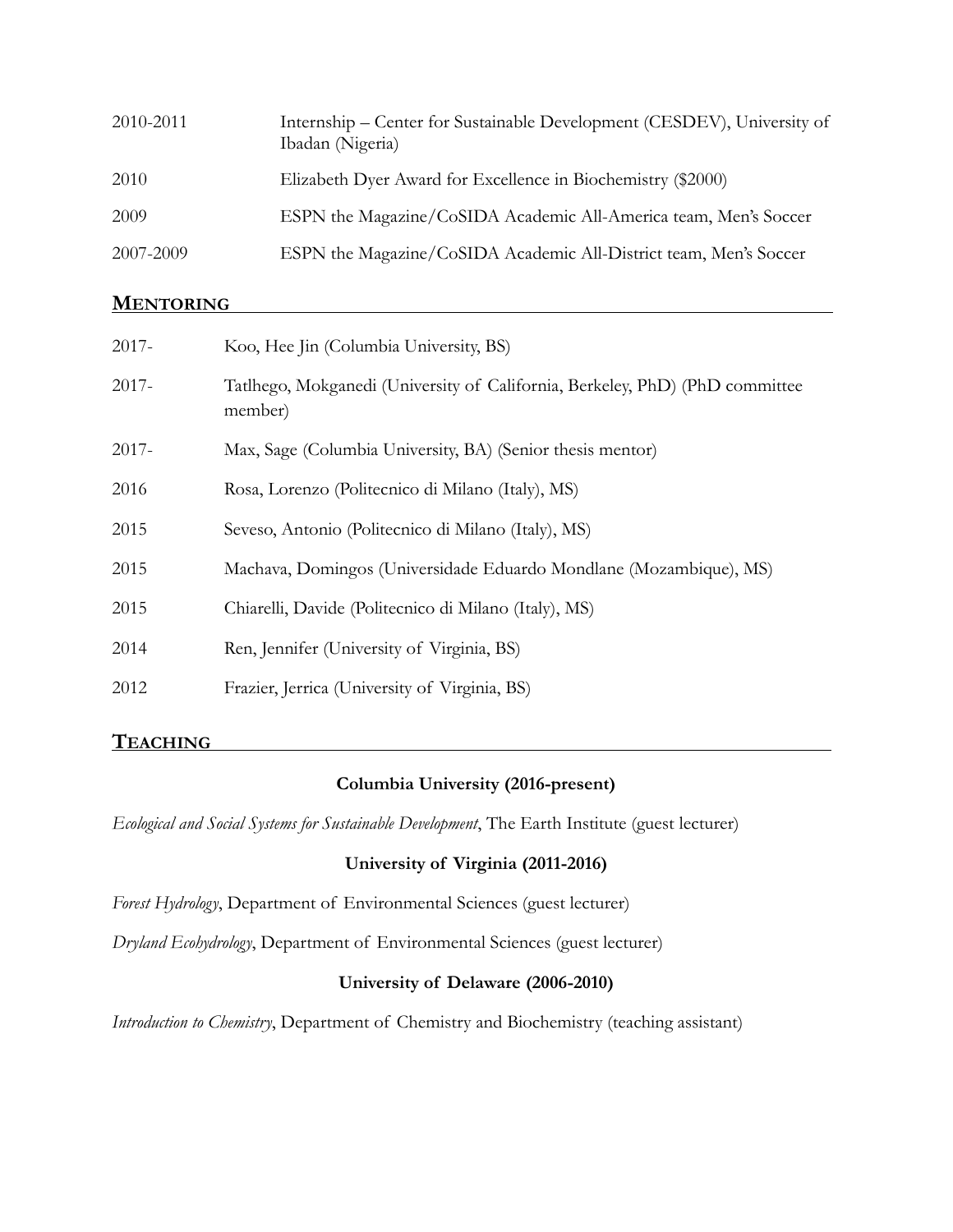## **LECTURES AND PRESENTATIONS .**

Davis KF, Olayide OE (2018) "Assessing climate-resilient and nutritious staple crops in Nigeria", Oral Presentation, Centre for Sustainable Development, University of Ibadan, Nigeria (*Invited*).

**Davis KF**, DeFries R, Richter B, D'Odorico P, Singh D, Rao N, Chiarelli DD, Rulli MC, Chhatre A, Seveso A, Fargione J (2017) "A multidimensional approach to food production decision making", Oral Presentation, American Geophysical Union Annual Meeting, New Orleans, Louisiana.

Rosa L, Rulli MC, **Davis KF**, D'Odorico P (2017) "The water-energy-food nexus of unconventional fossil fuels", Poster, American Geophysical Union Annual Meeting, New Orleans, Louisiana.

**Davis KF**, DeFries R, Richter B, D'Odorico P, Singh D, Chiarelli DD, Rulli MC, Chhatre A, Seveso A, Fargione J (2017) "A multidimensional approach to food production decision making", Oral Presentation, Earth Institute Postdoctoral Symposium, New York, New York.

**Davis KF**, Chiarelli DD, Richter B, Chhatre A, Singh D, DeFries R (2017) "Towards climate resilient and nutritious cereal crops in India", Oral Presentation, American Association of Geographers Annual Meeting, Boston, Massachusetts.

**Davis KF**, Seveso A, Rulli MC, D'Odorico P (2016) "Towards a globally optimized crop distribution: Integrating water use, nutrition, and economic value", Oral Presentation, American Geophysical Union Annual Meeting, San Francisco, California.

**Davis KF**, Seveso A, Rulli MC, D'Odorico P (2016) "Water savings of redistributing global crop production", Oral Presentation, European Geophysical Union Annual Meeting, Vienna, Austria.

**Davis KF**, Yu K, Rulli MC, Pichdara L, D'Odorico P (2016) "Human and environmental impacts of land acquisitions in Cambodia", Poster, Public Days, Charlottesville, Virginia.

Rulli MC, D'Odorico P, Chiarelli D, **Davis KF** (2015) "Water limited agriculture in Africa: Climate change sensitivity of large scale land acquisitions", Oral Presentation, American Geophysical Union Annual Fall Meeting, San Francisco, California.

D'Odorico P, Rulli MC, Casirati S, **Davis KF**, Dell'Angelo J (2015) "Land use change induced by large scale land acquisitions", Oral Presentation, Land and Poverty Conference, World Bank, Washington, D. C.

**Davis KF**, Yu K, D'Odorico P (2014) "Global livestock production: The importance of efficiency changes", Poster, American Geophysical Union Annual Fall Meeting, San Francisco, California.

**Davis KF**, D'Odorico P (2014) "Does development dictate vulnerability? A global study of international migration and environmental change", Oral Presentation, Virginia Space Grant Consortium Student Research Conference, Hampton, Virginia.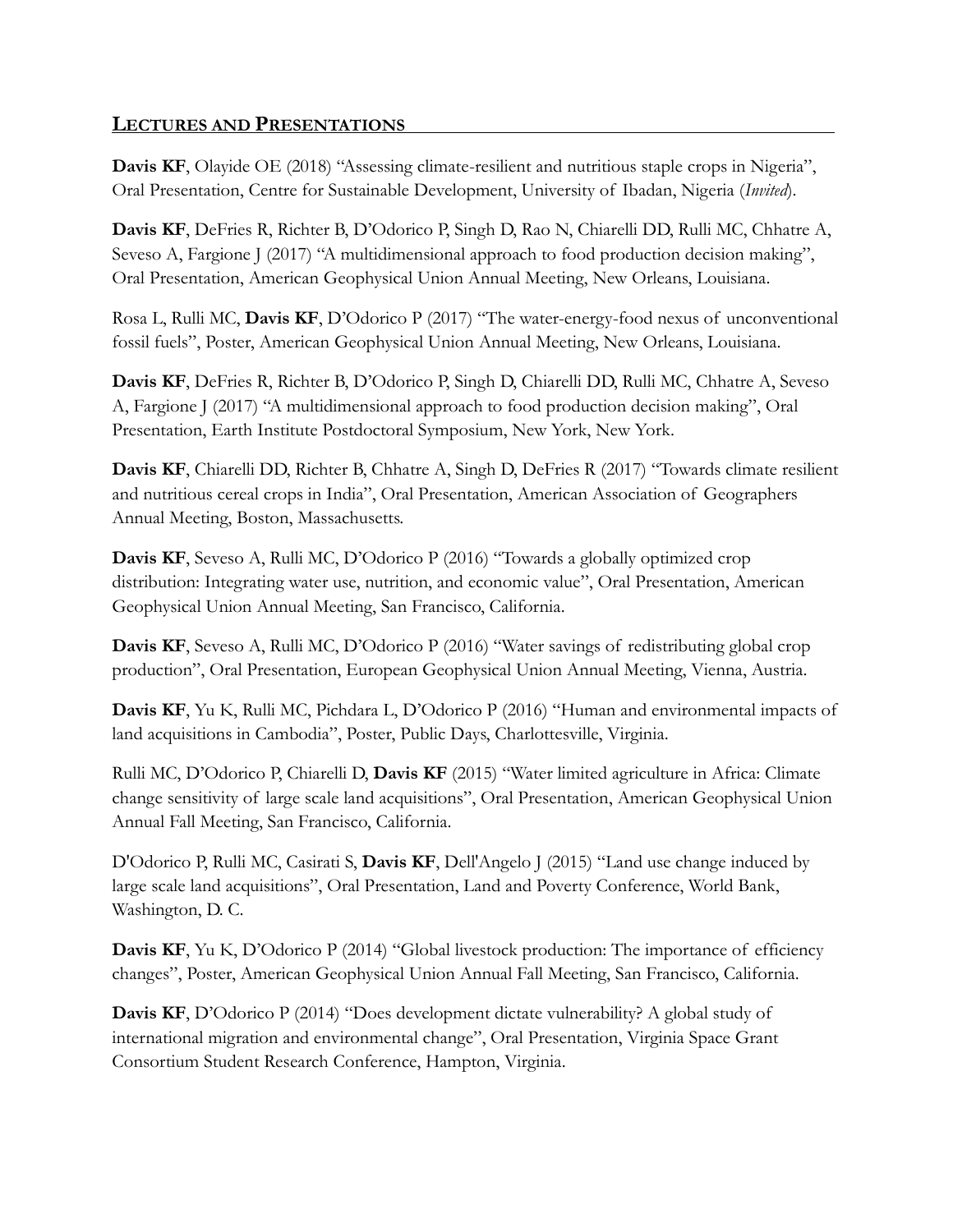**Davis KF,** D'Odorico P, Rulli MC (2013) "Food security in the 21st century: Global yield projections and agricultural expansion", Poster, American Geophysical Union Annual Fall Meeting, San Francisco, California.

**Davis KF**, D'Odorico P, Rulli MC (2013) "Global carrying capacity and sustainable development", Oral Presentation, 4<sup>th</sup> Ibadan Sustainable Development Summit, Ibadan, Nigeria.

**Davis KF**, D'Odorico P, Rulli MC (2013) "Potential impacts of land grabbing on agricultural employment (and rural-urban migrations) in Africa", Oral Presentation, 4<sup>th</sup> Ibadan Sustainable Development Summit, Ibadan, Nigeria.

**Davis KF**, D'Odorico P (2013) "Vulnerability indices for environmental human migration", Poster, University of Virginia Dept. of Environmental Sciences EnviroDay 2013, Charlottesville, Virginia.

**Davis KF**, D'Odorico P (2012) "Lines of evidence for environmentally driven human migration", Oral Presentation, American Geophysical Union Fall Meeting, San Francisco, California.

D'Odorico P, Carr JA, **Davis KF**, Laio F, Ridolfi L, Rulli MC, Suweis S (2012) "Water, people, and the environment ", Oral Presentation, American Geophysical Union Annual Fall Meeting, San Francisco, California.

**Davis KF.** "Human migrations, the environment and GIS" (2012) Oral Presentation, University of Virginia Scholars' Lab GIS Day 2012, Charlottesville, Virginia.

**Davis KF**, Lee A, Zondlo NJ (2009) "Characterization of HIV-1 gp41 mimic six-helix bundle formation", Poster, Undergraduate Summer Research Symposium, Newark, Delaware.

**Davis KF**, Bhor S, Zondlo NJ (2008) "Alpha–Helix mimics to inhibit HIV-1 membrane fusion", Poster, Undergraduate Summer Research Symposium, Newark, Delaware.

## **ACADEMIC SERVICE .**

| $2017 -$ | Editor, Frontiers in Sustainable Food Systems                                                                                                                                                                                                                                                                                                                                                                                                                                                                                                          |
|----------|--------------------------------------------------------------------------------------------------------------------------------------------------------------------------------------------------------------------------------------------------------------------------------------------------------------------------------------------------------------------------------------------------------------------------------------------------------------------------------------------------------------------------------------------------------|
| 2014     | Co-Convener, EnviroDay Graduate Student Conference, Department of<br>Environmental Sciences, University of Virginia                                                                                                                                                                                                                                                                                                                                                                                                                                    |
| 2012     | Editor, African Journal of Sustainable Development                                                                                                                                                                                                                                                                                                                                                                                                                                                                                                     |
| Ongoing  | Reviewer: Advances in Water Resources; Agricultural and Forest Meteorology; Ambio;<br>Conservation Letters; Earth's Future; Environmental Development; Environmental Research<br>Letters; Environmental Science and Policy; Global Biogeochemical Cycles; Global Environmental<br>Change; Livestock Science; PLOS ONE; Royal Society Open Science; Science Advances; Science<br>of the Total Environment; Sustainability; Sustainability: The Journal of Record; Trends in Food<br>Science and Technology; Water Resources Research; World Development |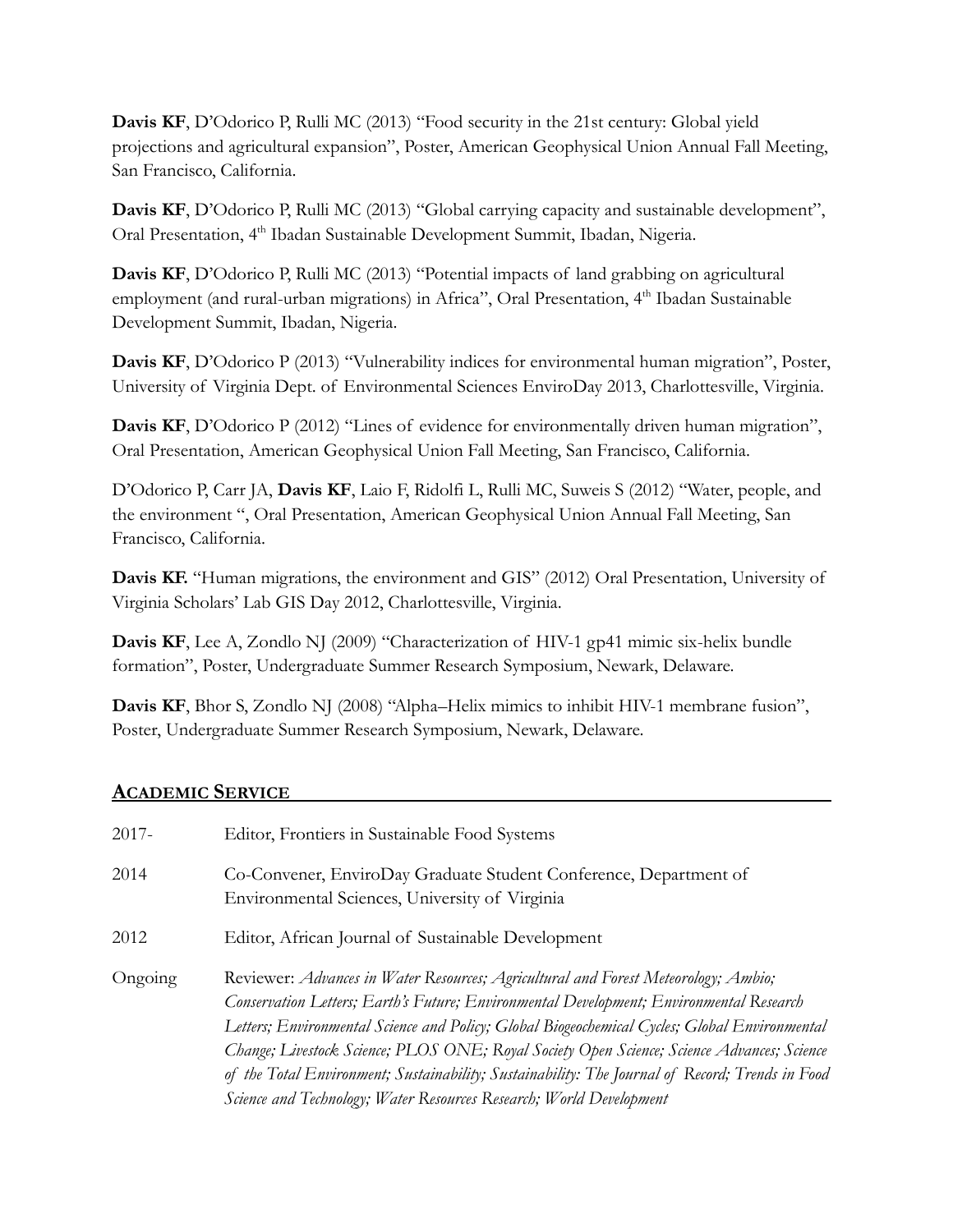## **MEDIA .**

| 2017 | Research highlighted in: Phys.org, EurekAlert!, WIRED, MIT Technology Review,<br>Environmental Research Web, Arstechnica, Technology Review, Environmental News Network,<br>SeedQuest, Nature Asia, Zimbabwe Star, Lab Manager, Green Report, Food Navigator, Climate<br>News Network |
|------|---------------------------------------------------------------------------------------------------------------------------------------------------------------------------------------------------------------------------------------------------------------------------------------|
| 2016 | "Dietary changes will help more sustainable agriculture meet increased global food<br>demand." Issue 478. Science for Environment Policy (European Commission), 25<br>November 2016.                                                                                                  |
| 2015 | "The changing world of meat production." Earth Day feature. Weather Underground,<br>22 April 2015.                                                                                                                                                                                    |

# **PROGRAMMING AND COMPUTING SKILLS .**

Matlab, R, ArcGIS, SPSS, CropWat, Google Earth Engine, QGIS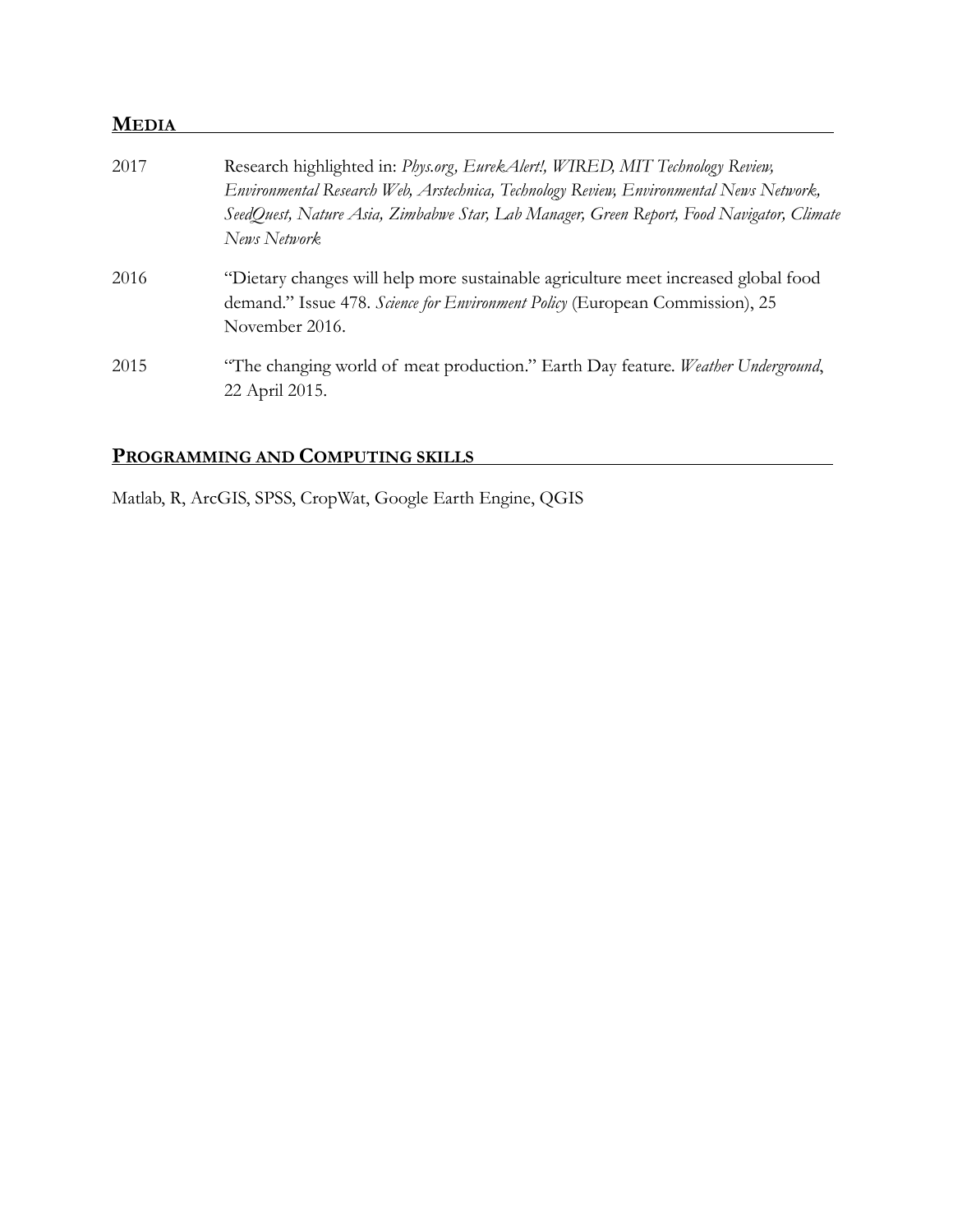# Research Statement **Kyle F. Davis**

I am an environmental scientist who focuses on the socio-environmental impacts of the global food system. My interests lie at the intersection of food security, livelihoods, and global environmental change. I use spatial datasets, crop water models, geospatial tools, and statistical techniques to quantify the impacts and tradeoffs of food production and to investigate solutions for sustainable, climate-smart, and equitable agricultural systems.

**Dissertation Research:** My dissertation work focused on understanding tradeoffs among the dimensions of food security, livelihoods, and the environment. I first examined historical competition for crop use between food and feed, finding that improved feed conversion efficiency combined with reduced consumer waste of animal foods could lower crop demand for animal production by 32% (Davis and D'Odorico 2015 *Science of the Total Environment*). I found that efficiency gains within the livestock sector in terms of greenhouse gas emissions and land use were offset by greater irrigation and fertilizer demands per unit of animal production (Davis et al. 2015 *Environmental Research Letters*). I also investigated the influence of recent agricultural investments on rural communities and the environment in developing nations (Davis et al. 2015 *Population and Environment*). I performed the first quantitative assessment linking land use changes with large-scale land deals using a georeferenced dataset of economic land contracts in Cambodia. Combining high-resolution forest cover data with a covariate matching technique – a spatial approach that controls for all variables that may influence forest loss – I found that annual rates of forest loss within these land deals were 29% to 105% higher than in comparable non-concession areas (Davis et al. 2015 *Nature Geoscience*). Having investigated historical socioenvironmental impacts of the global food system, I then examined how proposed solutions might promote future food system sustainability. Using global datasets and hydrologic models, I found that enhancing crop yields on currently cultivated lands could feed 2.1 to 3.1 billion more people (Davis et al. 2014 *Earth's Future*) but would entail doubling irrigation water demand (Davis et al. 2017 *Advances in Water Resources*). Employing production- and consumer-side solutions in tandem, I showed that less environmentally impactful diets and increasing resource use efficiency could meet future food demand while reducing water use and emissions from agriculture below current levels (Davis et al. 2016 *Global Environmental Change*).

**Completed Postdoctoral Research:** My current work has focused on developing spatially-explicit, multidimensional, data-intensive approaches for agricultural decision making. A host of factors influence a farmer's decision of where, when, and what to plant, including input costs and subsidies, natural resource availability, market prices, dietary preferences, and local knowledge. Given that these decisions – and the agricultural policy landscapes in which they occur – are not necessarily targeted at nutrition or environmental sustainability, I examined how crops might be redistributed on currently cultivated lands if water use and nutrition were prioritized. Using a process-based crop evapotranspiration model and global gridded crop production maps, I estimated the current nutritional production and consumptive water use of major crops across the planet. I then employed a spatial optimization approach to identify alternative crop configurations within current rainfed and irrigated croplands based on water consumption, nutritional content, and price. I found that redistributing crops could feed an additional 825 million people and reduce the consumptive use of rainwater and irrigation water by 14% and 12%, respectively (Davis et al. 2017 *Nature Geoscience*). This approach would not entail a loss of crop diversity, cropland expansion, or impacts on feed availability nor require a switch from smallholder farming to large-scale commercial agriculture. Having demonstrated the promise of this multidimensional framework for increasing the climate resilience of small-scale farmers in water-stressed agricultural regions, I then examined its efficacy at policy-relevant scales in populous developing countries. I developed high-resolution crop-specific evapotranspiration maps in India to explore the water and nutritional benefits of replacing rice – a nutrient-poor, highly subsidized staple – at the district level with alternative grains grown in the country (e.g., maize, sorghum, millets). I showed that incorporating alternative grains can reduce water use by as much as 24% and greatly enhance protein, iron, and zinc supply (Davis et al., *in revision*). Using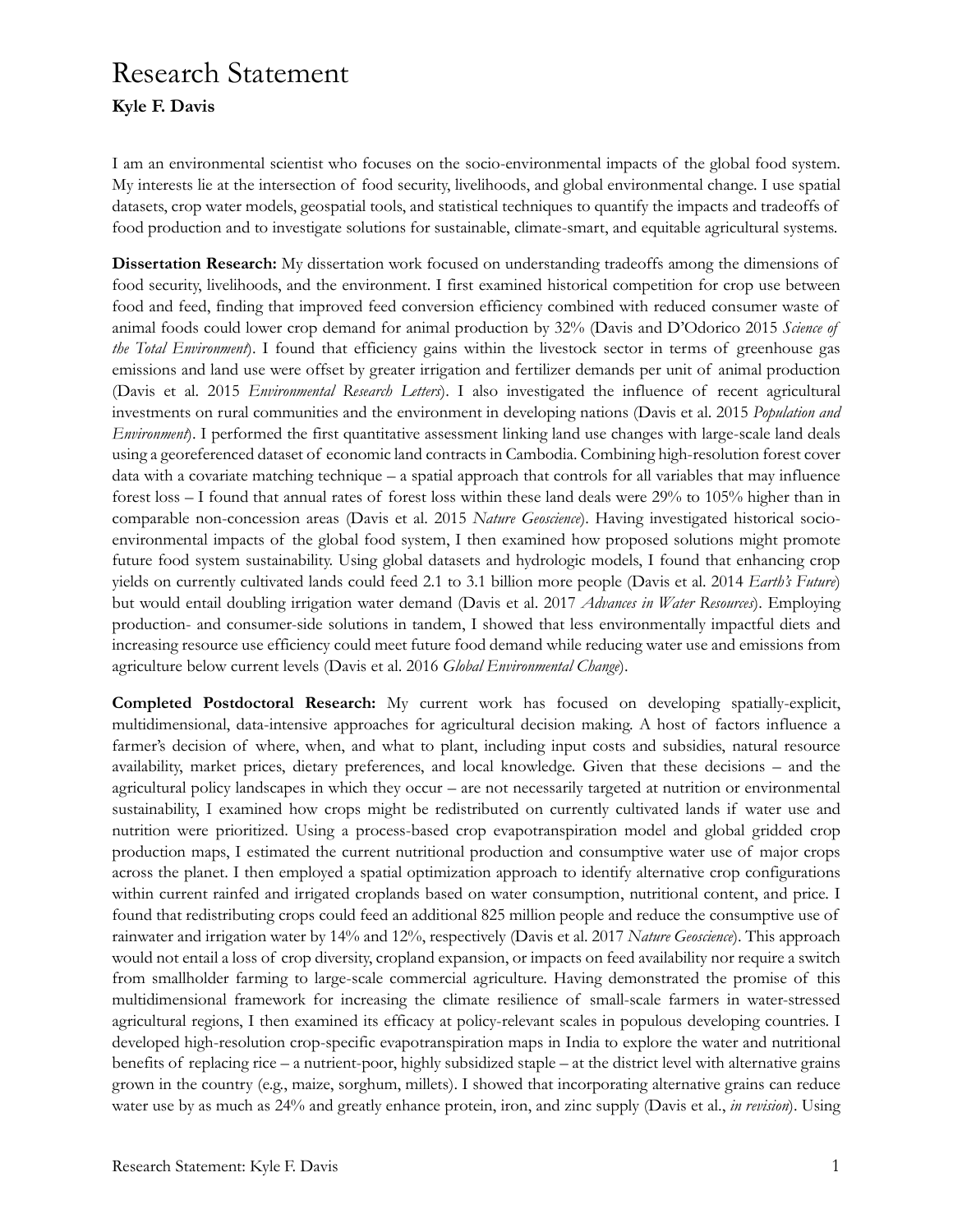plot-level data of over 80,000 yield measurements and gridded climate and soil datasets, I have also employed linear mixed effects models to assess the sensitivity of Indian grain yields to variability in rainfall and temperature (Davis et al., *in review*). In collaboration with colleagues at the Indian School of Business, this work will be complemented by choice experiments to examine the consumer-side viability of increased alternative grain availability. I am also collaborating on studies examining what historical transitions in grain production have meant for India's greenhouse gas emissions, energy requirements, and rates of anemia. I am also leading similar work in Nigeria collaborating with researchers at the University of Ibadan and government officials in the Ministries of Agriculture and the Environment to examine the outcomes of potential agricultural policy pathways in terms of water and energy use, greenhouse gas emissions, nutritional output, and climate resilience.

**Ongoing and Future Research**: My work will continue to develop and apply geospatial tools to addressing socio-environmental challenges at the interface of food security, society, and environment in the context of sustainability and global change. These analytical approaches will be complemented by international collaborations and stakeholder engagement, the combination of which is central to my research. My work offers a wealth of opportunities for future scientific pursuits and will encourage rich and diverse collaborations within the Data Science Institute and across the University. Several potential lines of inquiry include:

#### **Can data science be used to inform agricultural policy through a multidimensional framework?**

Agricultural policies rarely (if ever) have a singular focus, reflecting the attempt by policymakers to reconcile the economic, social, and environmental values of a society. These manifold concerns pose a broader challenge regarding how best to consider multiple food security and environmental objectives while developing cohesive policies aimed at food system sustainability. To aid in resolving these often conflicting goals, I am utilizing my recent work on the production of grains in India – and their associated water demands, energy use, greenhouse gas emissions, nutritional quality, and climate sensitivity – to develop novel Pareto optimality techniques for identifying scenarios that increase nutritional output, enhance rural livelihoods, and reduce the environmental burden of Indian agriculture. Future work will apply this approach to other nations and policy landscapes and will examine the most effective means for conveying this information to policymakers and the general public.

#### **What are the spatial and temporal limitations on water availability and crop yield gap closure?**

Building on previous work estimating the future water demands of maximizing crop yields, I am now using high-resolution monthly gridded estimates of water availability and demand to examine current and future water scarcity, to identify agricultural regions where supplementary irrigation can be provided to existing croplands without affecting environmental flows, and to estimate additional energy requirements and emissions associated with such irrigation expansion. On one hand, this will identify the agricultural areas in which decision makers can promote the sustainable intensification of food production, and on the other hand, this will highlight regions where a dearth of freshwater resources will make increased crop production environmentally untenable or require a switch to crops with greater water use efficiency. This work will also explore temporal trends in the inter- and intra-annual variability of crop irrigation requirements and regional water stress.

**To what extent will climate change impacts shape human migrations, and what are the likely sources and destinations of these migrants?** A large fraction of households in developing countries rely on agriculture as a primary income source. Because of this direct linkage between livelihoods and the environment, I am studying how climate change impacts on agricultural lands – whether through enhanced water stress, or through soil salinization or direct inundation from sea level rise – may induce rural inhabitants to move as an adaptation strategy for income diversification. I have developed a parameter-free diffusion-based probabilistic model of human mobility which, when combined with datasets on population, topography, and climate, provides estimates of the sources, destinations, and flux of potential migrants as driven by future sea level rise in Bangladesh (Davis et al. *in review*). With this information, decision makers in likely destinations can better anticipate these additional arrivals and take necessary planning steps in turn. Future work will seek to apply this modeling framework to other situations in which out-migration driven by climate change is likely to occur.